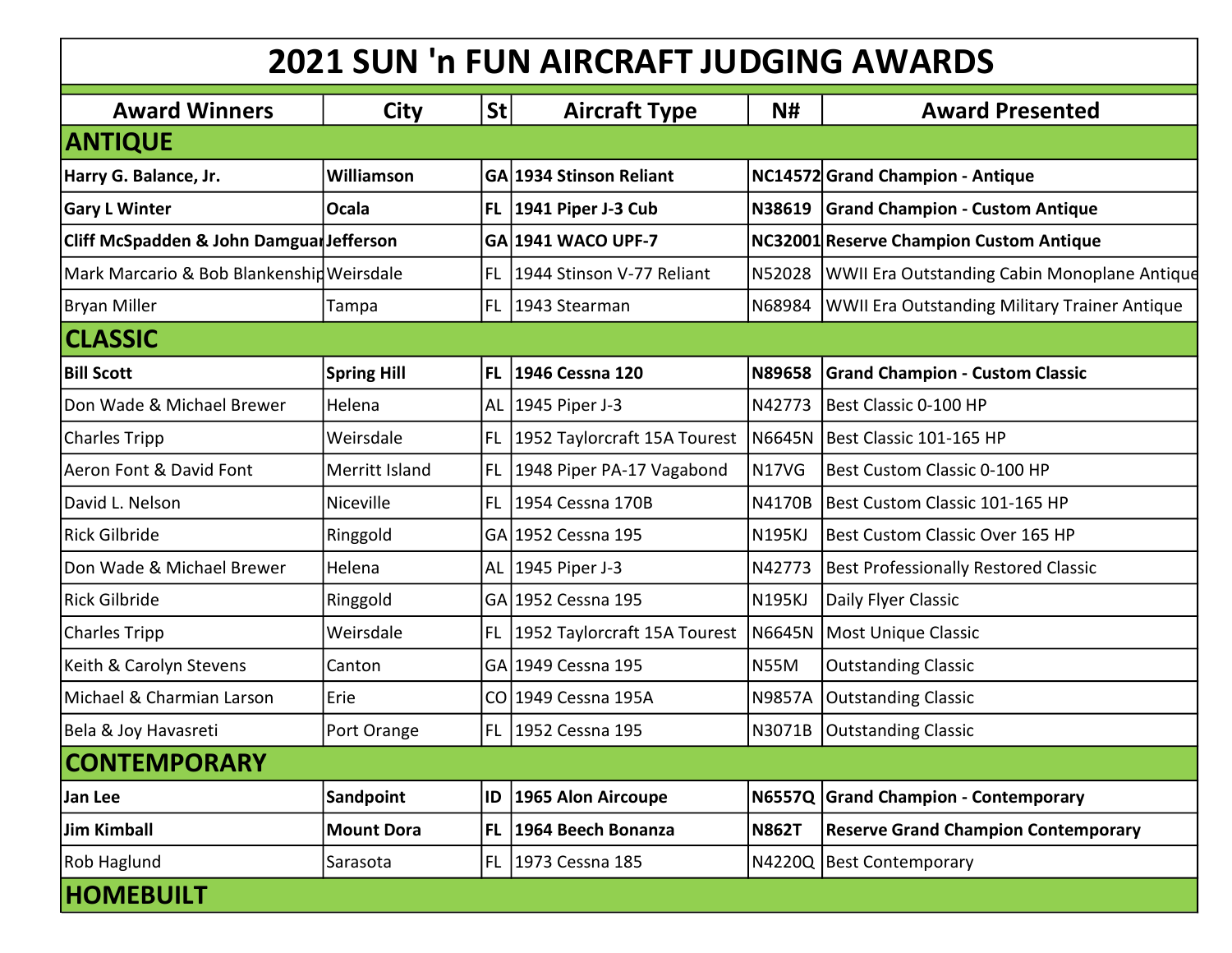| <b>Mark A. Phillips</b>             | Smyrna               |     | TN 2018 CH 701 Zenith         | <b>N701RX</b>      | <b>Grand Champion - Homebuilt</b>                                      |  |  |
|-------------------------------------|----------------------|-----|-------------------------------|--------------------|------------------------------------------------------------------------|--|--|
| <b>Randy Vanstory</b>               | <b>New Braunfels</b> |     | TX 2020 Van's RV-10           | <b>N783V</b>       | <b>Reserve Grand Champion Homebuilt</b>                                |  |  |
| <b>Chuck Barth &amp; Mike Cruce</b> | Pekin                | IL  | 2017 Pelegrin Taragon         | N70RR              | <b>Outstanding Demonstrator</b>                                        |  |  |
| <b>Kenny Cole</b>                   | Vero Beach           | FL. | 2018 Van's RV-10              | <b>N113KC</b>      | Outstanding Workmanship Homebuilt                                      |  |  |
| Darwin N. Barrie                    | Chandler             |     | AZ 2020 Vans RV7              | <b>N717AZ</b>      | Outstanding Workmanship Homebuilt                                      |  |  |
| <b>Tim Huneycutt</b>                | <b>Iron Station</b>  |     | NC 2019 Van's RV-10           | N1017H             | Outstanding Workmanship Homebuilt                                      |  |  |
| James H. Jolley                     | Cleveland            |     | TN 2020 Carbon Cub / cck-1865 | N128JJ             | Outstanding Workmanship Homebuilt                                      |  |  |
| Darrel Watson                       | Amissville           |     | VA 2020 Kit Fox               | N <sub>26</sub> DW | Outstanding Workmanship Homebuilt                                      |  |  |
| Rob Zettel & Cary Cosgrove          | Fernandina Beach     |     | FL 2020 Lockwood Air Cam      | <b>N477TS</b>      | Outstanding Workmanship Homebuilt                                      |  |  |
| <b>Michael Foss</b>                 | Poplar Grove         | IL  | 2020 Van's RV-8               |                    | N800MF Exceptional Achievement - Homebuilt                             |  |  |
| David Read                          | Olney                | IL  | 2007 Thorpe T-18              |                    | N718DR   Phoenix Award - Homebuilt                                     |  |  |
| <b>LIGHT SPORT AIRCRAFT</b>         |                      |     |                               |                    |                                                                        |  |  |
| Kris Siuba                          | Dekalb               | IL  | 2019 Ekolot Topaz             |                    | N717KM Outstanding Factory Built Fixed Wing LSA                        |  |  |
| Amy Mednide                         | Zephyrhills          |     | FL 2019 Rev XS                | <b>N582XS</b>      | <b>Outstanding LSA Trike</b>                                           |  |  |
| <b>ROTORCRAFT</b>                   |                      |     |                               |                    |                                                                        |  |  |
| None Awarded                        |                      |     |                               |                    |                                                                        |  |  |
| <b>SEAPLANE</b>                     |                      |     |                               |                    |                                                                        |  |  |
| <b>Eric J. Taliaferro</b>           | <b>Ardmore</b>       |     | OK 1980 Cessna 185 Amphib     | <b>N185EJ</b>      | <b>Grand Champion - Seaplane</b>                                       |  |  |
| Dave Bloyd                          | Weatherford          |     |                               |                    | TX 1946 Seebee RC3 Experimentd NX578CB Reserve Grand Champion Seaplane |  |  |
| Jeff Arnote                         | Ft. Worth            | ТX  | 1974 Lake Buccaneer           | N1058L             | Best Amphibian - Seaplane                                              |  |  |
| <b>Chris Keating</b>                | Proper               | ТX  | 1954 Cessna C-180             | <b>N2350C</b>      | <b>Best Float</b>                                                      |  |  |
| Jay Curtis                          | Gainesville          |     | FL 1947 Grumman Widgeon       | N44GW              | Best Twin Amphibian Seaplane                                           |  |  |
| <b>ULTRALIGHT</b>                   |                      |     |                               |                    |                                                                        |  |  |
| Dewayne Morgan                      | London               |     | KY 2021 Kolb Firefly          |                    | <b>Grand Champion - Ultralight</b>                                     |  |  |
| <b>WARBIRD</b>                      |                      |     |                               |                    |                                                                        |  |  |
| <b>Glenn Wegman</b>                 |                      |     | <b>North American P-51</b>    | <b>N951HB</b>      | <b>Grand Champion - Warbird</b>                                        |  |  |
| Dennis Warren                       | Punta Gorda          | FL. | Cessna 02-B                   | <b>N446TF</b>      | <b>Best Observation Warbird</b>                                        |  |  |